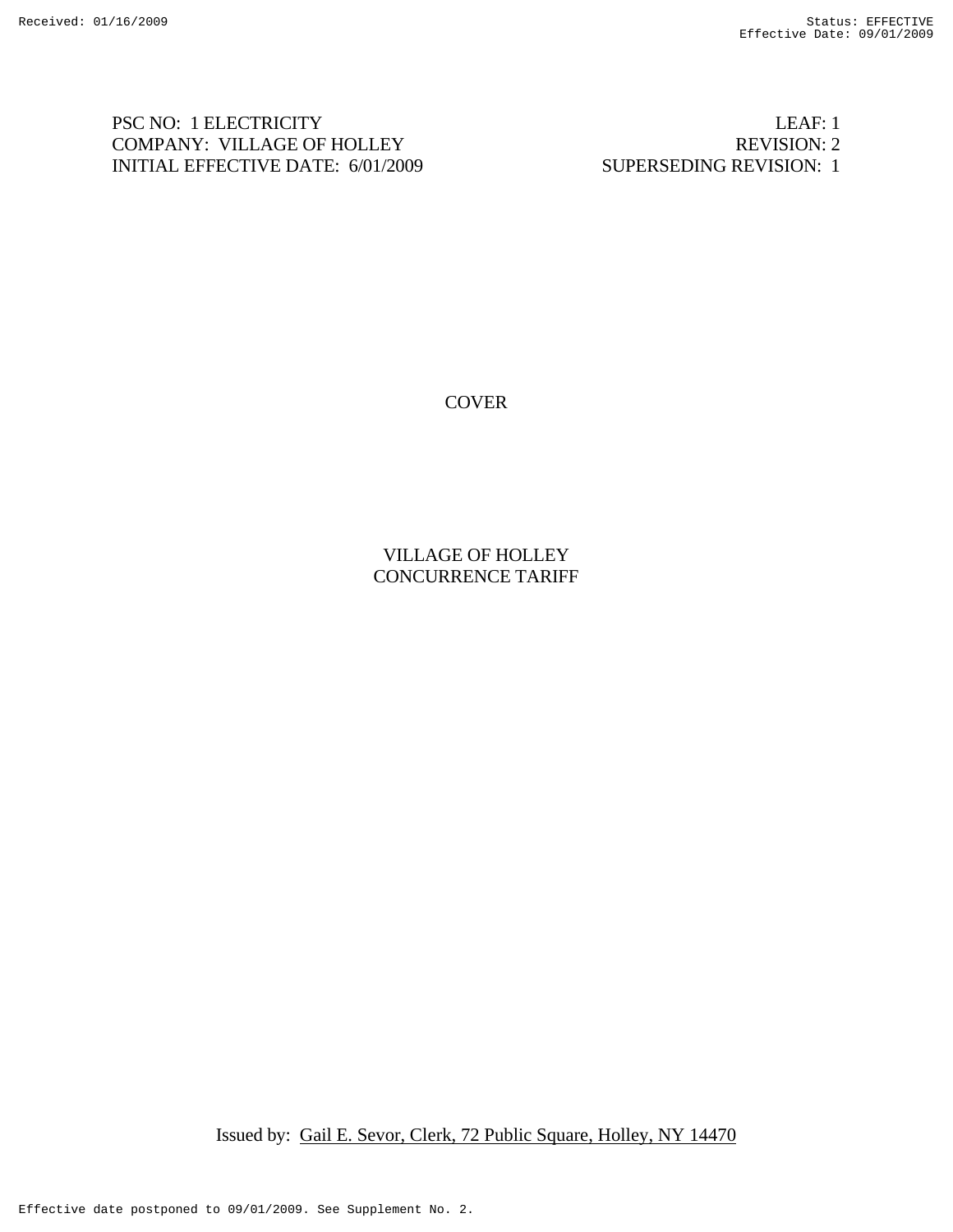PSC NO: 1 ELECTRICITY LEAF: 2 COMPANY: VILLAGE OF HOLLEY REVISION: 3 INITIAL EFFECTIVE DATE: 11/20/17 SUPERSEDING REVISION: 2 Issued in compliance with order in Case 17-E-0243, issued August 4, 2017.

#### TABLE OF CONTENTS

|                |                                                                                                                        | LEAF#          |
|----------------|------------------------------------------------------------------------------------------------------------------------|----------------|
| $\mathbf{I}$ . | <b>GENERAL INFORMATION</b><br><b>CONCURRENCE</b><br>$\mathsf{A}$ .<br>TERRITORY TO WHICH SCHEDULE APPLIES<br><b>B.</b> | 3<br>3         |
| II.            | <b>SERVICE CLASSIFICATION NO. 1</b><br>Residential                                                                     | $\overline{4}$ |
| III.           | <b>SERVICE CLASSIFICATION NO. 2</b><br><b>General Service</b>                                                          | 6              |
| IV.            | <b>SERVICE CLASSIFICATION NO. 3</b><br>Private Outdoor Lighting                                                        | 8              |
| V.             | <b>SERVICE CLASSIFICATION NO. 4</b><br><b>Street Lighting</b>                                                          | 11             |
| VI.            | <b>CHARGES</b><br>RECONNECTION CHARGE<br>$\mathsf{A}$ .<br><b>INSUFFICIENT FUNDS CHECK CHARGE</b><br><b>B.</b>         | 13<br>13       |
| VII.           | <b>FORMS</b><br><b>APPLICATION FORM SL</b>                                                                             | 14             |
| VIII.          | POLE ATTACHMENT RATES                                                                                                  | 16             |

Issued by: Sara Throwbridge, Clerk, 72 Public Square, Holley, NY 14470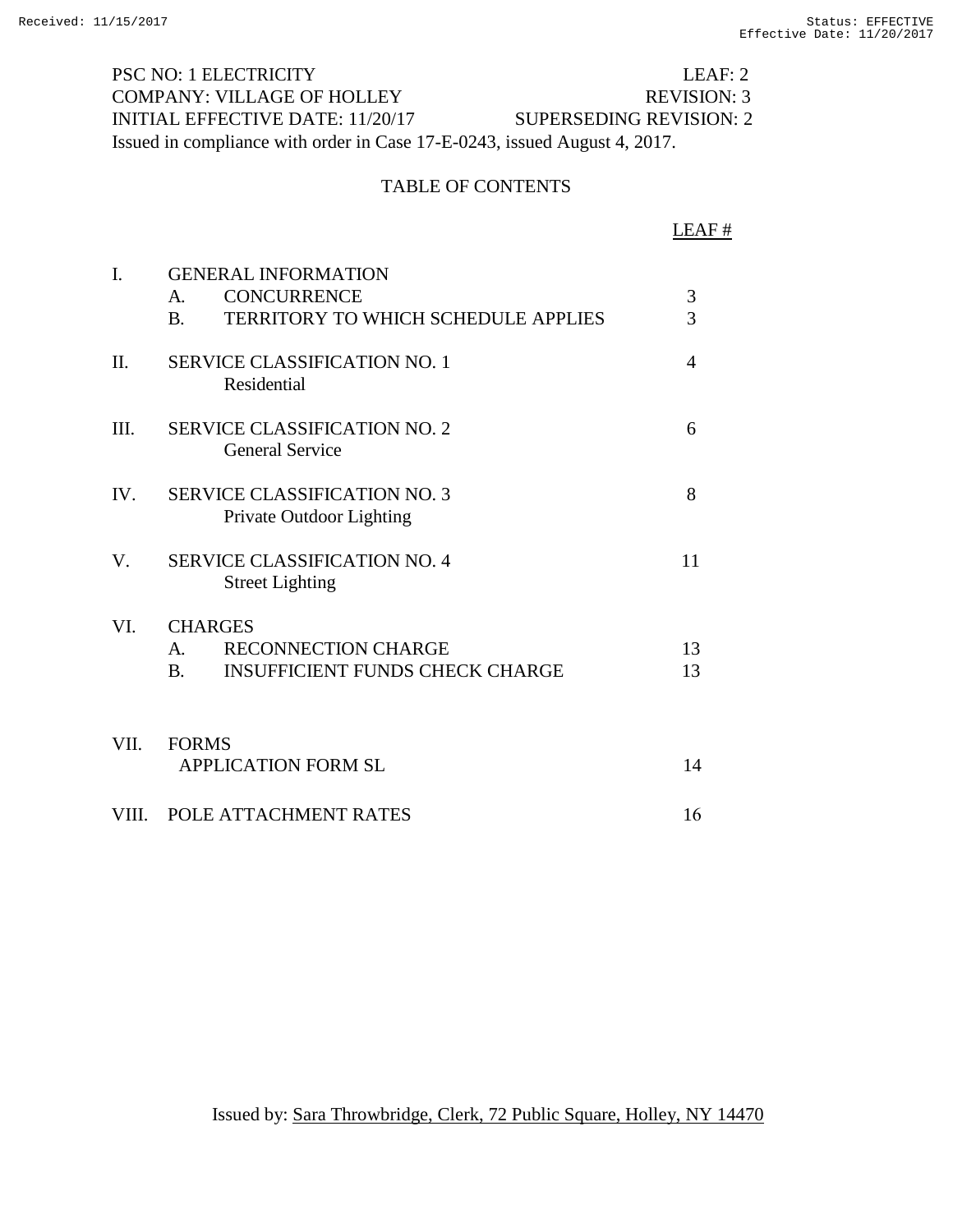## PSC NO: 1 ELECTRICITY LEAF: 3 COMPANY: VILLAGE OF HOLLEY REVISION: 3 INITIAL EFFECTIVE DATE: 9/01/2009 SUPERSEDING REVISION: 2

#### GENERAL INFORMATION

## A. CONCURRENCE:

 The Village of Holley concurs in and agrees to abide by the rules and regulations as set forth in the generic tariff filed by the New York Municipal Power Agency (NYMPA) in Case No. 09-E-0053.

#### B. TERRITORY TO WHICH SCHEDULE APPLIES:

 These rates, rules and regulations are applicable to the Village of Holley, NY, and that portion of the Town(s) of Clarendon and Murray served under franchises granted to the Village of Holley, NY.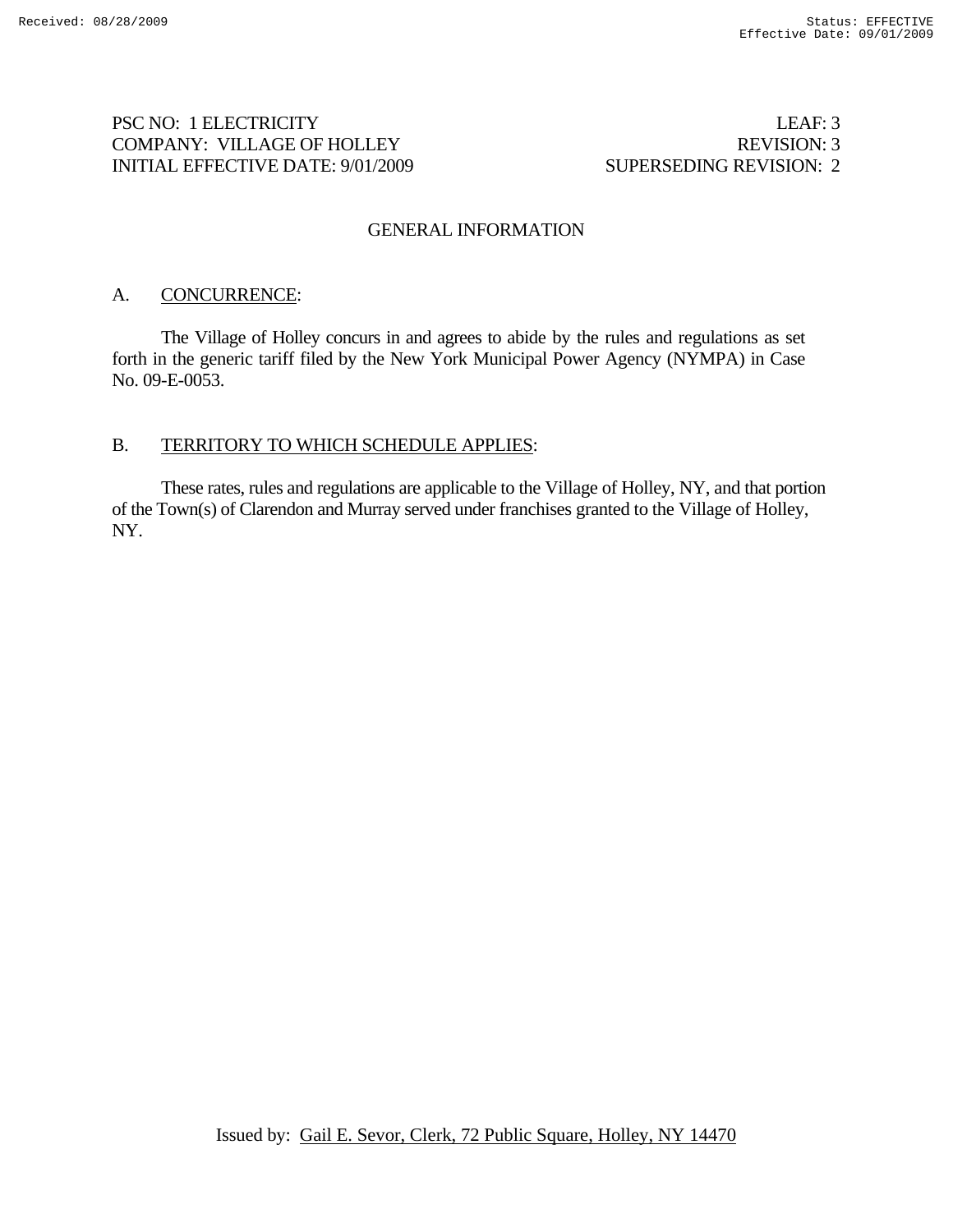## PSC NO: 1 ELECTRICITY LEAF: 4 COMPANY: VILLAGE OF HOLLEY REVISION: 3 INITIAL EFFECTIVE DATE: 9/01/2009 SUPERSEDING REVISION: 2

## SERVICE CLASSIFICATION NO. 1 Residential

## APPLICABLE TO USE OF SERVICE FOR:

Single-phase residential purpose usage in an individual residence; in an individual flat or individual apartment in a multiple-family dwelling; for residential purposes in a rooming house where not more than four (4) rooms are available for rent; and for single phase farm service when supplied through the farm residence meter; use exclusively in connection with religious purposes by corporations or associations organized and conducted in good faith for religious purposes, and including the operation by such corporation or association of a school, not withstanding that secular subjects are taught at such school; for single-phase service exclusively in connection with a community residence as defined in subdivision 28, 28A or 28B of section 1.03 of the Mental Hygiene Law, provided that such residence is operated by a not-for-profit corporation and if supervisory staff is on site on a twenty-four hour per day basis that the residence provides living accommodations for fourteen or fewer residents; and use for any post or hall owned or leased by a not-for-profit organization that is a veterans organization.

#### CHARACTER OF SERVICE:

Continuous single phase alternating current approximately 60 hertz, at one standard secondary voltage approximately 120 volts, 2 wire, 120/240 volt 3 wire.

#### MONTHLY RATE:

|                                      | Rate     |
|--------------------------------------|----------|
| <b>Customer Charge</b>               | \$2.59   |
| Summer Rate (May through October)    |          |
| Energy Charge, per kWh               | \$0.0317 |
| Winter Rate (November through April) |          |
| Energy Charge, per kWh               |          |
| First 750 kWh                        | \$0.0317 |
| All kWh over 750 kWh                 | \$0.0430 |
|                                      |          |

#### MINIMUM CHARGE:

The minimum charge is the customer charge.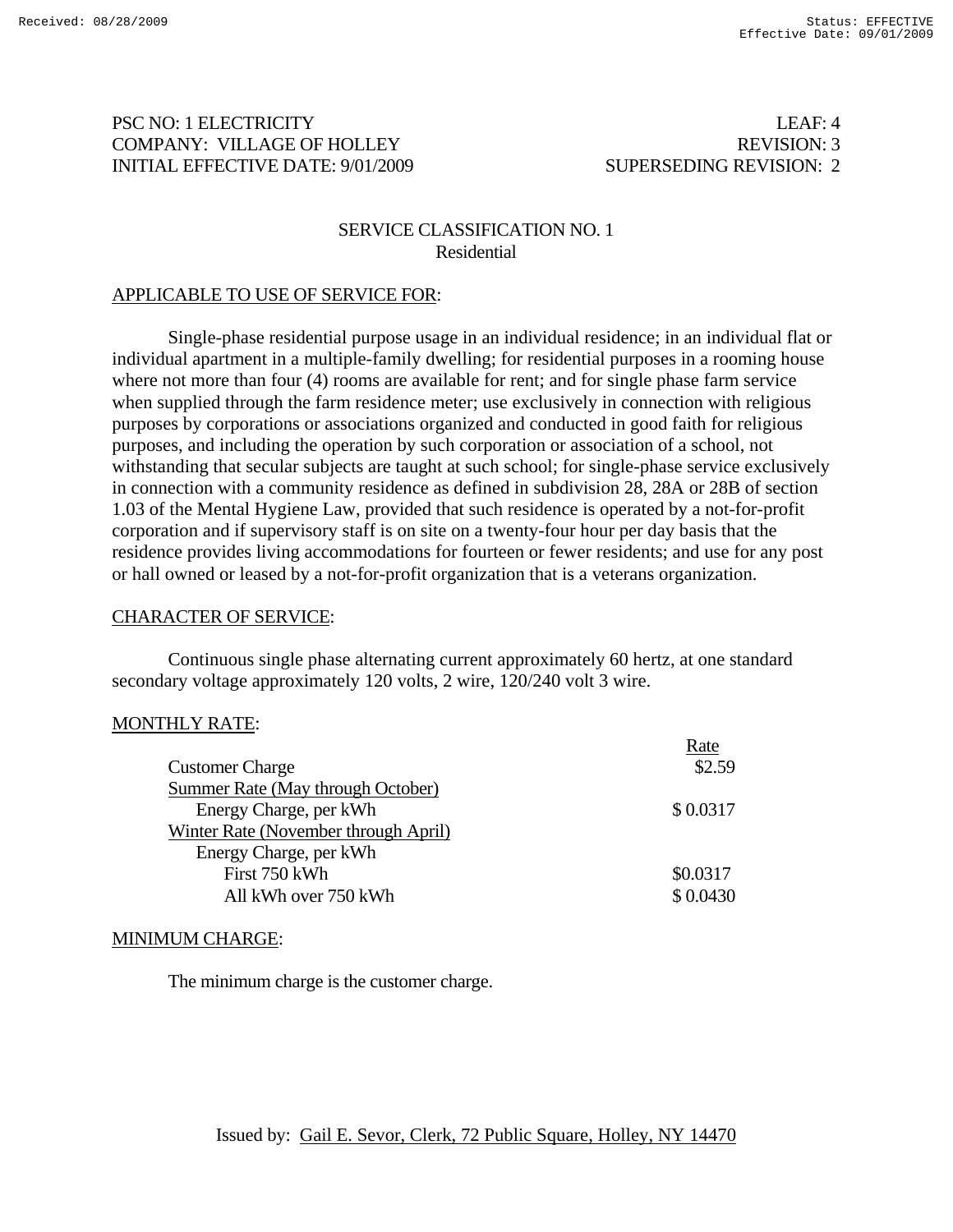## PSC NO: 1 ELECTRICITY LEAF: 5 COMPANY: VILLAGE OF HOLLEY REVISION: 3 INITIAL EFFECTIVE DATE: 9/01/2009 SUPERSEDING REVISION: 2

#### SERVICE CLASSIFICATION NO. 1 (CONT'D) Residential

#### TERMS OF PAYMENT:

 All bills are due when rendered. Full payment must be received on or before the date shown on the bill to avoid a late payment charge of 1.5% as provided in Rule VIII of the NYMPH generic tariff.

#### PURCHASED POWER ADJUSTMENT:

The charges set forth in this service classification shall be subject to a purchased power adjustment in accordance with Section IX of the Village of Holley tariff and consistent with Rule IX of the NYMPA generic tariff.

## BASE PURCHASED POWER COST PER KILOWATT-HOUR:

The base purchase power cost per kilowatt-hour pursuant to Rule IX.B of the NYMPA generic tariff is 0.013164.

## FACTOR OF ADJUSTMENT:

The factor of adjustment pursuant to Rule IX.D of the NYMPA generic tariff is 1.062998.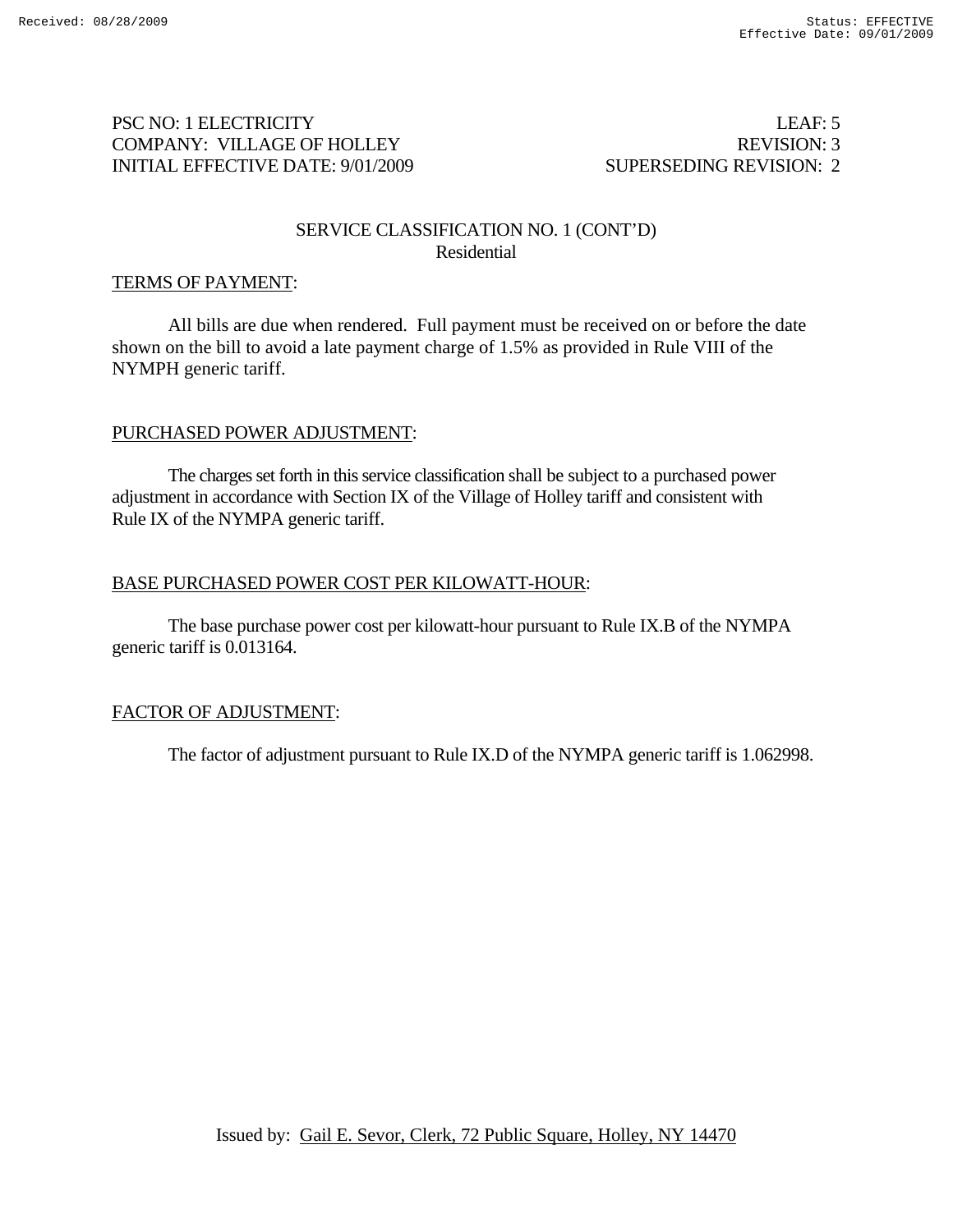## PSC NO: 1 ELECTRICITY LEAF: 6 COMPANY: VILLAGE OF HOLLEY REVISION: 3 INITIAL EFFECTIVE DATE: 9/01/2009 SUPERSEDING REVISION: 2

## SERVICE CLASSIFICATION NO. 2 General Service

## APPLICABLE TO USE OF SERVICE FOR:

All nonresidential purpose except those for which a specific schedule is provided and where such entire delivery is taken at one point and singly metered at the delivery voltage. Available from existing circuits of adequate capacity and appropriate character.

#### CHARACTER OF SERVICE:

Continuous, single or three phase alternating current, approximately 60 hertz, on standard secondary voltage or at a higher standard voltage, if available and requested by the customer. The Electric Department will indicate the voltage and type of service available and appropriate for the customer's requirements.

#### MONTHLY RATE:

| <b>Non-Demand Customers</b>               | Rate     |
|-------------------------------------------|----------|
| Customer charge                           | \$2.59   |
| Energy charge, per kWh                    | \$0.0311 |
| <b>Demand Customers</b>                   |          |
| Demand charge - Secondary Service, per kW | \$5.50   |
| Demand charge - Primary Service, per kW   | \$4.86   |
| Energy charge, per kWh                    | \$0.0170 |

#### MINIMUM CHARGE:

The minimum charge for Non-Demand Customers is the customer charge. The minimum charge for Demand Customers is the demand charge.

#### TERMS OF PAYMENT:

All bills are due when rendered. Full payment must be received on or before the date shown on the bill to avoid a late payment charge of 1.5% as provided in Rule VIII of the NYMPA generic tariff.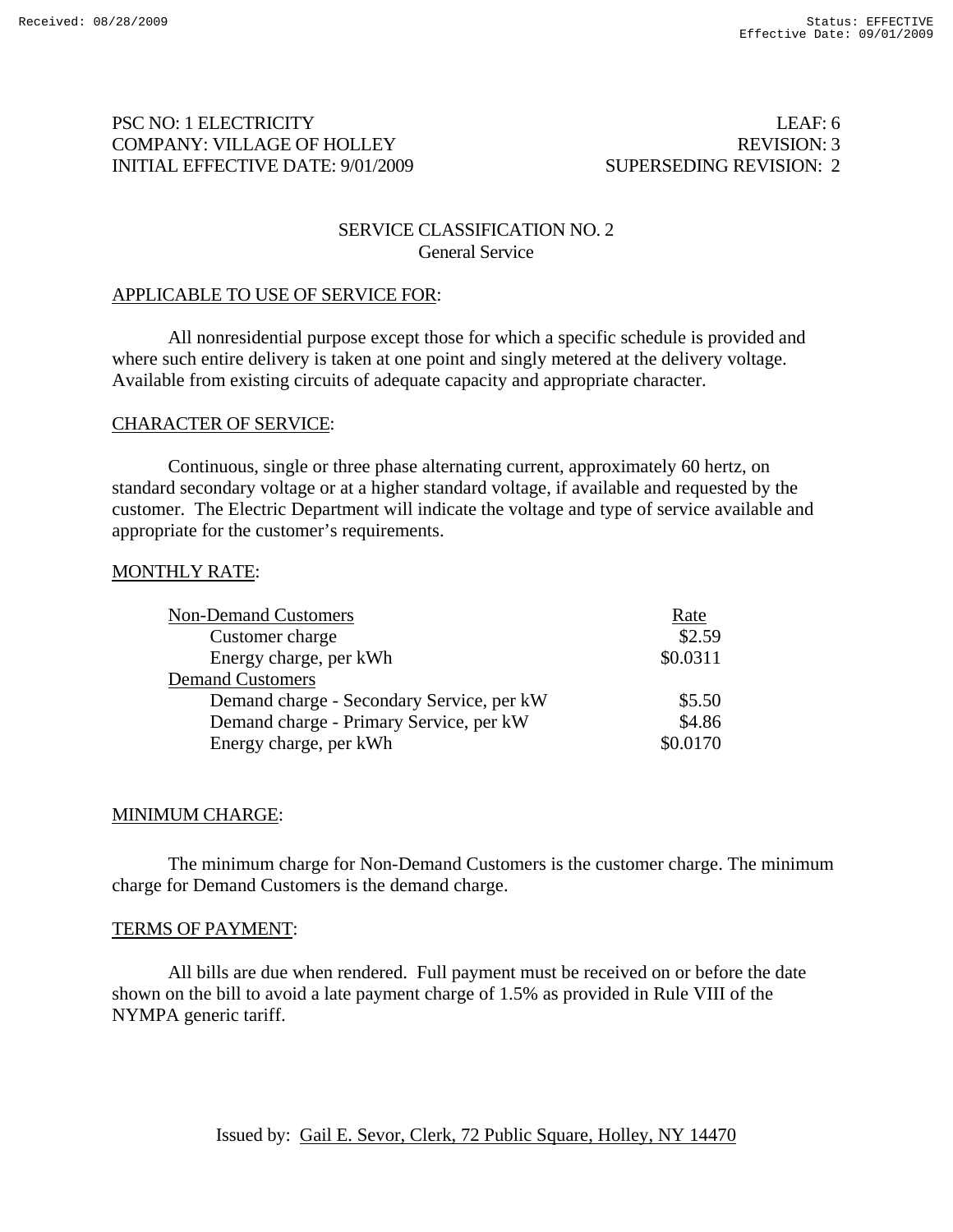## PSC NO: 1 ELECTRICITY LEAF: 7 COMPANY: VILLAGE OF HOLLEY REVISION: 3 INITIAL EFFECTIVE DATE: 9/01/2009 SUPERSEDING REVISION: 2

## SERVICE CLASSIFICATION NO. 2 (CONT'D) General Service

## PURCHASED POWER ADJUSTMENT:

The charges set forth in this service classification shall be subject to a purchased power adjustment in accordance with Section IX of the Village of Holley tariff and consistent with Rule IX of the NYMPA generic tariff.

## BASE PURCHASED POWER COST PER KILOWATT-HOUR:

The base purchase power cost per kilowatt-hour pursuant to Rule IX.B of the NYMPA generic tariff is 0.013164.

## FACTOR OF ADJUSTMENT:

The factor of adjustment pursuant to Rule IX.D of the NYMPA generic tariff is 1.062998.

#### DETERMINATION OF DEMAND:

If metered, the demand shall be the highest average kilowatts measured in a 15 minute interval during the billing period, but not less than one (1) kilowatt.

 Where a demand meter is not installed, the demand shall be considered to 50% of the total connected load as determined by the name - plate ratings of all devices, installed, and unused convenience outlet being considered to be 100 watts.

#### SPECIAL PROVISIONS:

- A. Where total load and operating schedule is predetermined as for signs and billboards, the kilowatt hour use may be computed and not measured.
- B. Whenever taking of service is measured at secondary voltage, metered energy will be billed without adjustment, and whenever taking of service is measured at primary voltage, metered energy will be decreased by three (3) percent. Whenever Electric Department does not have to supply and maintain a transformer for such service, there shall be a discount of (\$0.10) ten cents per kilowatt per month of measured demand. If the demand, in this case, is not measured, the metered energy will be further reduced by two (2) percent. These discounts shall be applicable to the energy charge or the minimum charge, whichever applies.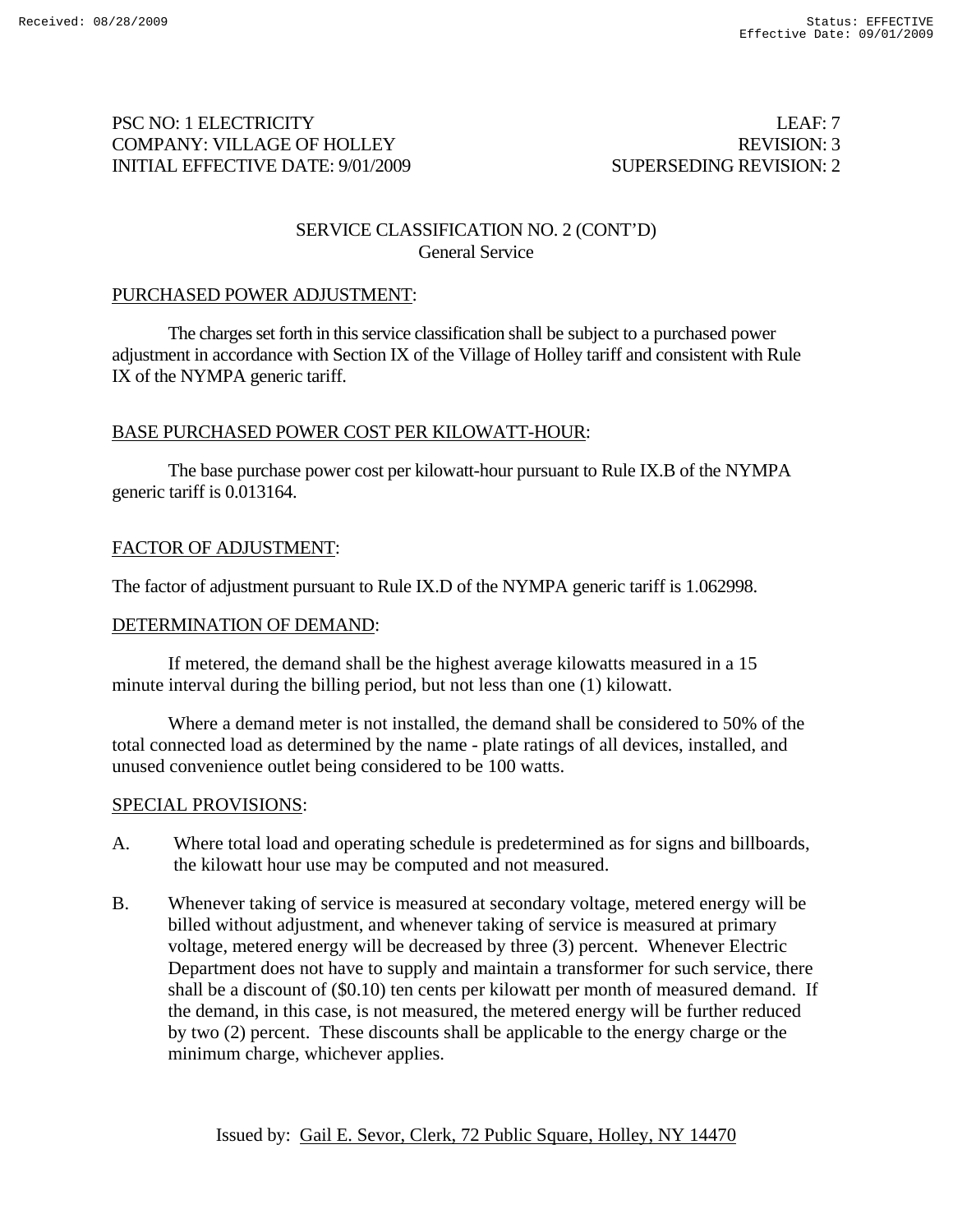## PSC NO: 1 ELECTRICITY LEAF: 8 COMPANY: VILLAGE OF HOLLEY REVISION: 2 INITIAL EFFECTIVE DATE: 6/01/2009 SUPERSEDING REVISION: 1

This page intentionally left blank.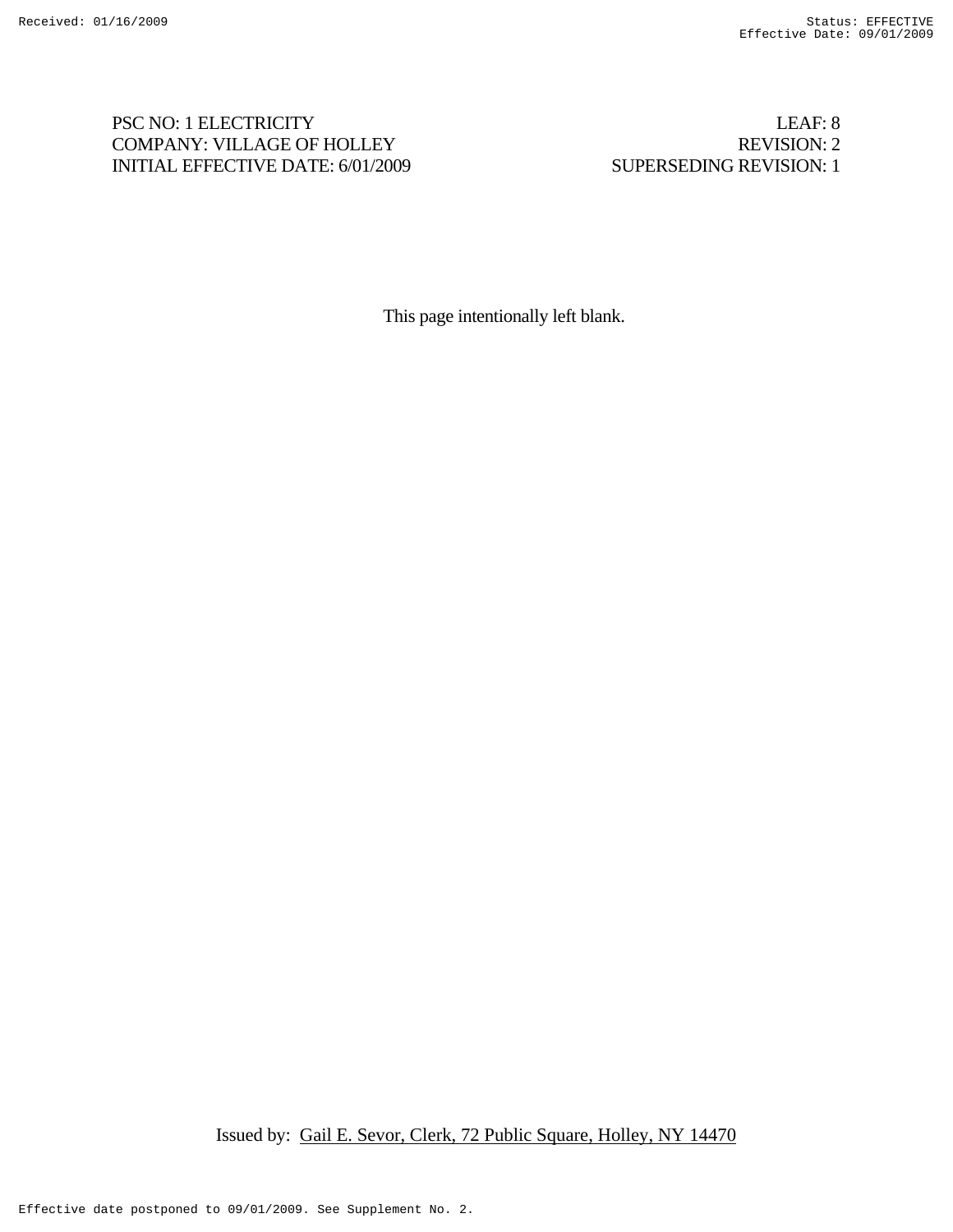## PSC NO: 1 ELECTRICITY LEAF: 9 COMPANY: VILLAGE OF HOLLEY REVISION: 3 INITIAL EFFECTIVE DATE: 9/01/2009 SUPERSEDING REVISION: 2

## SERVICE CLASSIFICATION NO. 3 Private Outdoor Lighting

## APPLICABLE FOR USE OF SERVICE FOR:

Security outdoor lighting-multiple circuit-electric eye controlled. The utility may meter one service and impute this measured service to the other services of the same size and character. In that event, monthly charges are assessed by multiplying the usage of one metered fixture by the total number of fixtures.

#### CHARACTER OF SERVICE:

Limited use, approximately 4000 hours per year, 60 hertz  $a/c$ , 120/240 volts, single phase.

#### MONTHLY RATE:

 For lamp and fixture including a 30' mounting bracket and the first 10 ft. if circuit, per unit.

|                               | Rate   |
|-------------------------------|--------|
| 70 watt high pressure sodium  | \$4.92 |
| 100 watt high pressure sodium | \$4.92 |
| 150 watt high pressure sodium | \$6.35 |
| 175 watt mercury vapor        | \$4.92 |
| 250 watt high pressure sodium | \$8.48 |

For furnishing and setting a supporting wood pole: \$2.47 per pole, per month.

For furnishing additional circuit wiring, \$0.83 per unit of circuit per month, a unit of circuit consisting of 100 feet or less.

Special mounting brackets; refer to Special Provisions C.

#### TERMS:

 Applicant shall make written agreement with Electric Department upon Form "SL" to make service under this Service Classification for a period of one year, and thereafter, until notice to terminate service is given by customer of Electric Department within thirty (30) days of end of the contract year.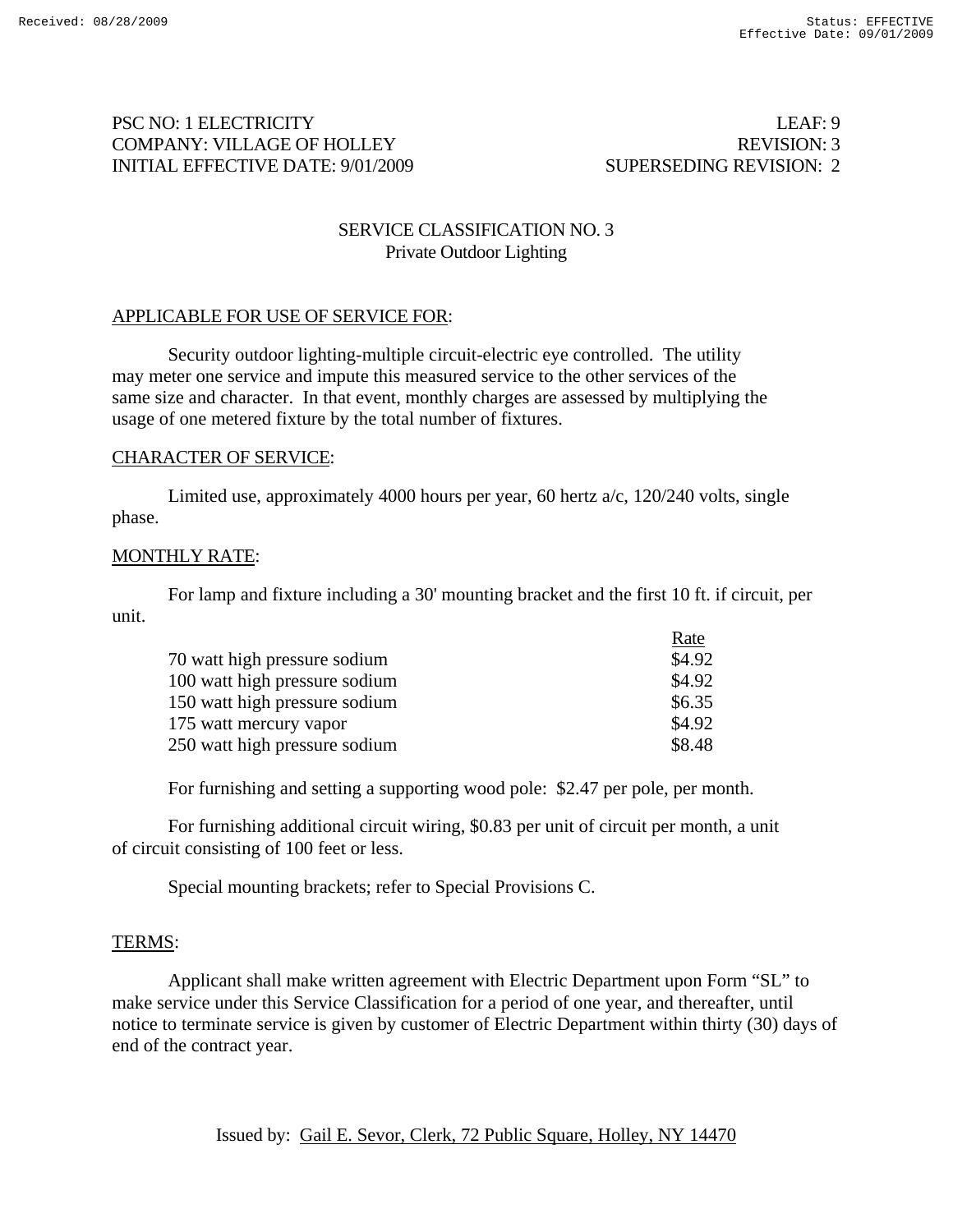## PSC NO: 1 ELECTRICITY LEAF: 10 COMPANY: VILLAGE OF HOLLEY REVISION: 3 INITIAL EFFECTIVE DATE: 9/01/2009 SUPERSEDING REVISION: 2

#### SERVICE CLASSIFICATION NO. 3 (CONT'D) Private Outdoor Lighting

#### TERMS OF PAYMENT:

 All bills are due when rendered. Full payment must be received on or before the date shown on the bill to avoid a late payment charge of 1.5% as provided in Rule VIII of the NYMPA generic tariff.

## PURCHASED POWER ADJUSTMENT:

The charges set forth in this service classification shall be subject to a purchased power adjustment in accordance with Section IX of the Village of Holley tariff and consistent with Rule IX of the NYMPA generic tariff.

#### BASE PURCHASED POWER COST PER KILOWATT-HOUR:

The base purchase power cost per kilowatt-hour pursuant to Rule IX.B of the NYMPA generic tariff is 0.013164.

## FACTOR OF ADJUSTMENT:

The factor of adjustment pursuant to Rule IX.D of the NYMPA generic tariff is 1.062998.

#### SPECIAL PROVISIONS:

- A. Service under this service classification may be refused if conditions are such that undue difficulty would be experienced in installation or servicing of the facilities required.
- B. Service hereunder includes periodic lamp replacements and other reasonable maintenance which the Electric Department may from time to time deem to be necessary.
- C. Special mounting brackets or other nonstandard equipment may be provided and/or maintained by the Electric Department under such terms and conditions and at such monthly charges as may be agreed upon, in advance of installation, between customer and the Electric Department, as set forth in the Application form "SL".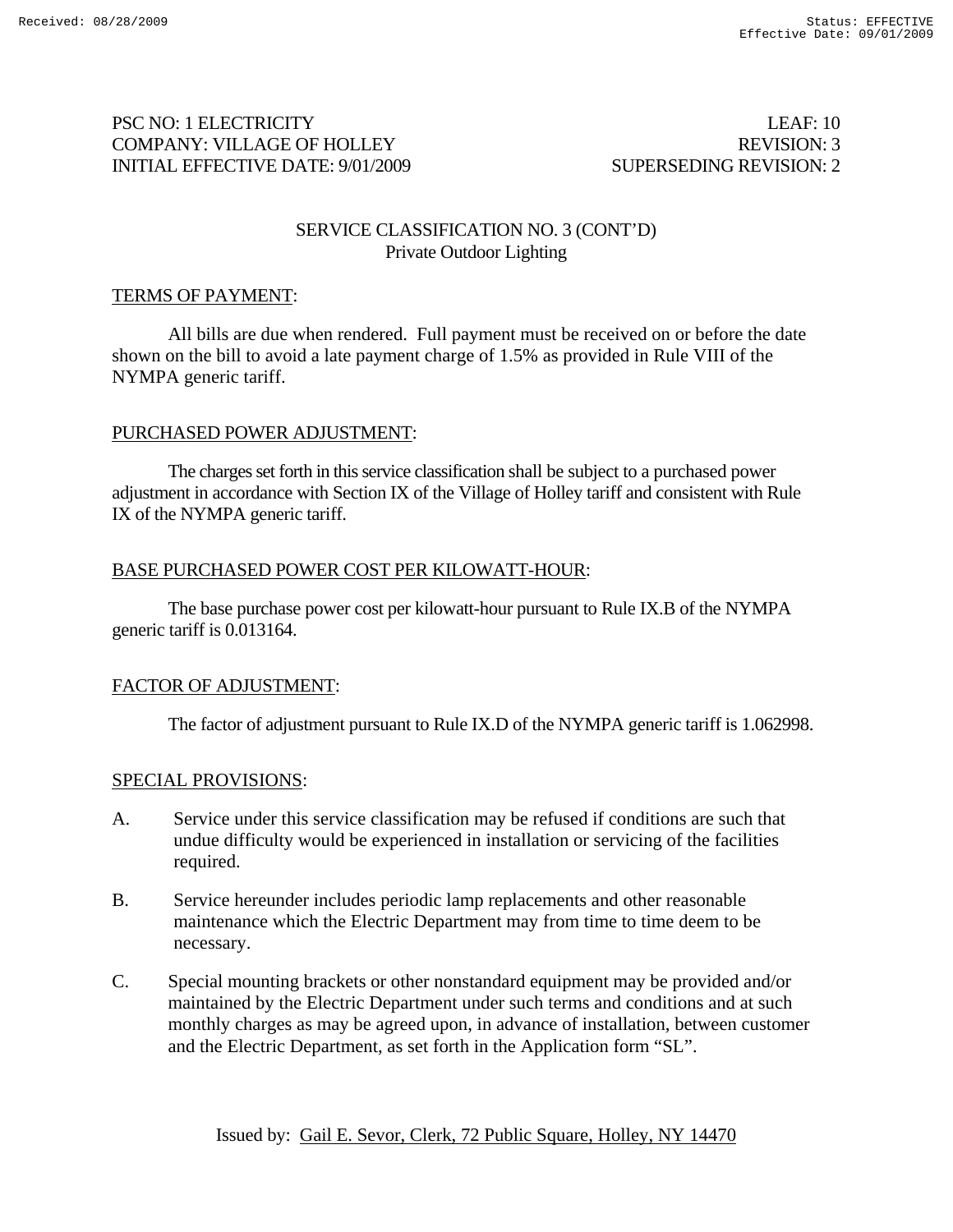## PSC NO: 1 ELECTRICITY LEAF: 11 COMPANY: VILLAGE OF HOLLEY REVISION: 3 INITIAL EFFECTIVE DATE: 9/01/2009 SUPERSEDING REVISION: 2

## SERVICE CLASSIFICATION NO. 4 Street Lighting

## APPLICABLE TO USE OF SERVICE FOR:

Municipal street and Highway Lighting. The utility may meter one service and impute this measured service to the other services of the same size and character. In that event, monthly charges are assessed by multiplying the usage of one metered fixture by the total number of fixtures.

#### CHARACTER OF SERVICE:

Limited use, approximately 4000 hours per year, 60 hertz, alternating current, 120/240 volts.

#### MONTHLY RATE:

|                             | Rate     |
|-----------------------------|----------|
| Facilities charge, per lamp | \$7.32   |
| Energy charge, per kWh      | \$0.0201 |

#### TERMS OF PAYMENT:

All bills are due when rendered. Full payment must be received on or before the date shown on the bill to avoid a late payment charge of 1.5% as provided in Rule VIII of the NYMPA generic tariff.

#### PURCHASED POWER ADJUSTMENT:

The charges set forth in this service classification shall be subject to a purchased power adjustment in accordance with Section IX of the Village of Holley tariff and consistent with Rule IX of the NYMPA generic tariff.

#### BASE PURCHASED POWER COST PER KILOWATT-HOUR:

The base purchase power cost per kilowatt-hour pursuant to Rule IX.B of the NYMPA generic tariff is 0.013164.

#### FACTOR OF ADJUSTMENT:

The factor of adjustment pursuant to Rule IX.D of the NYMPA generic tariff is 1.062998.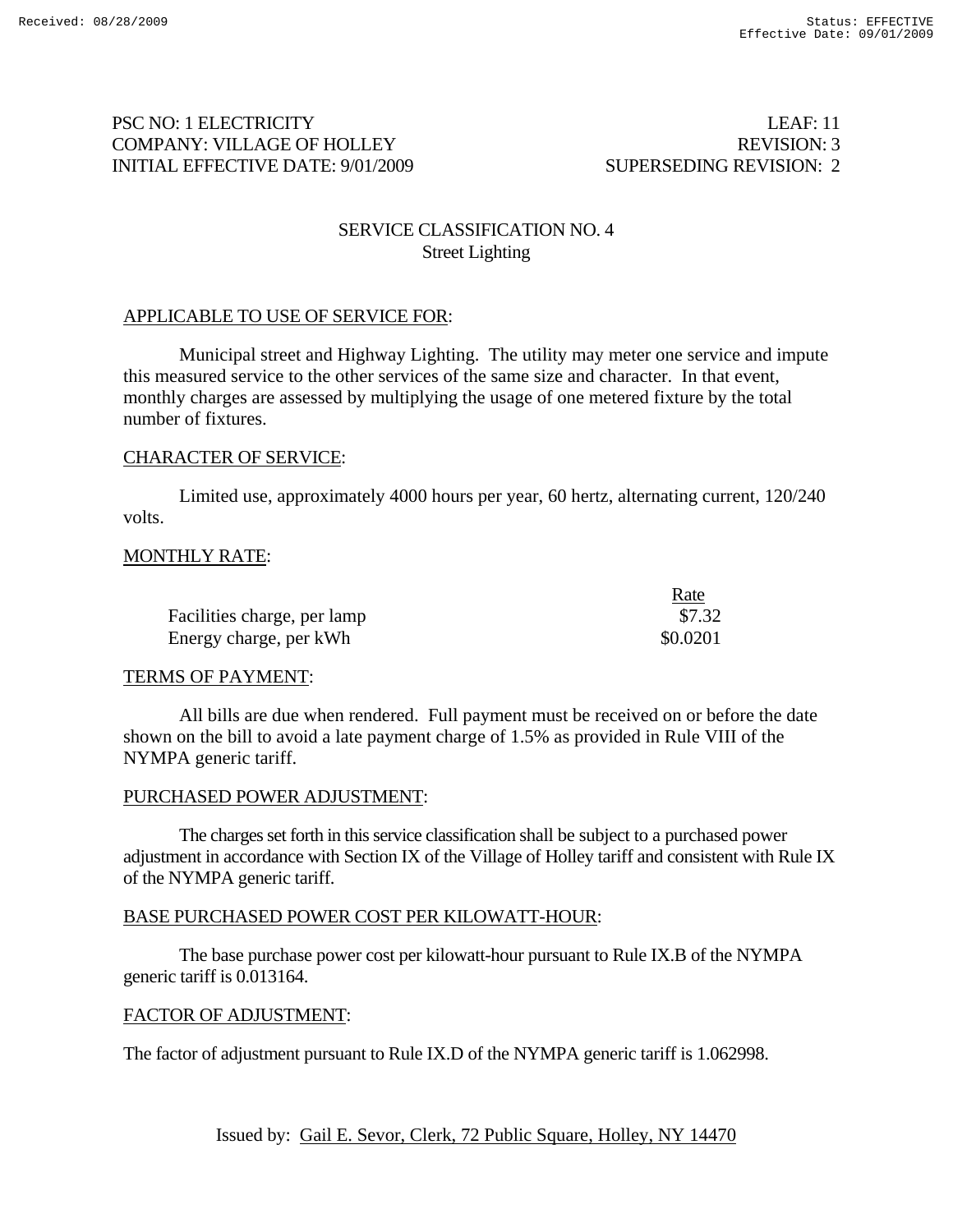## PSC NO: 1 ELECTRICITY LEAF: 12 COMPANY: VILLAGE OF HOLLEY REVISION: 2 INITIAL EFFECTIVE DATE: 6/01/2009 SUPERSEDING REVISION: 1

This page intentionally left blank.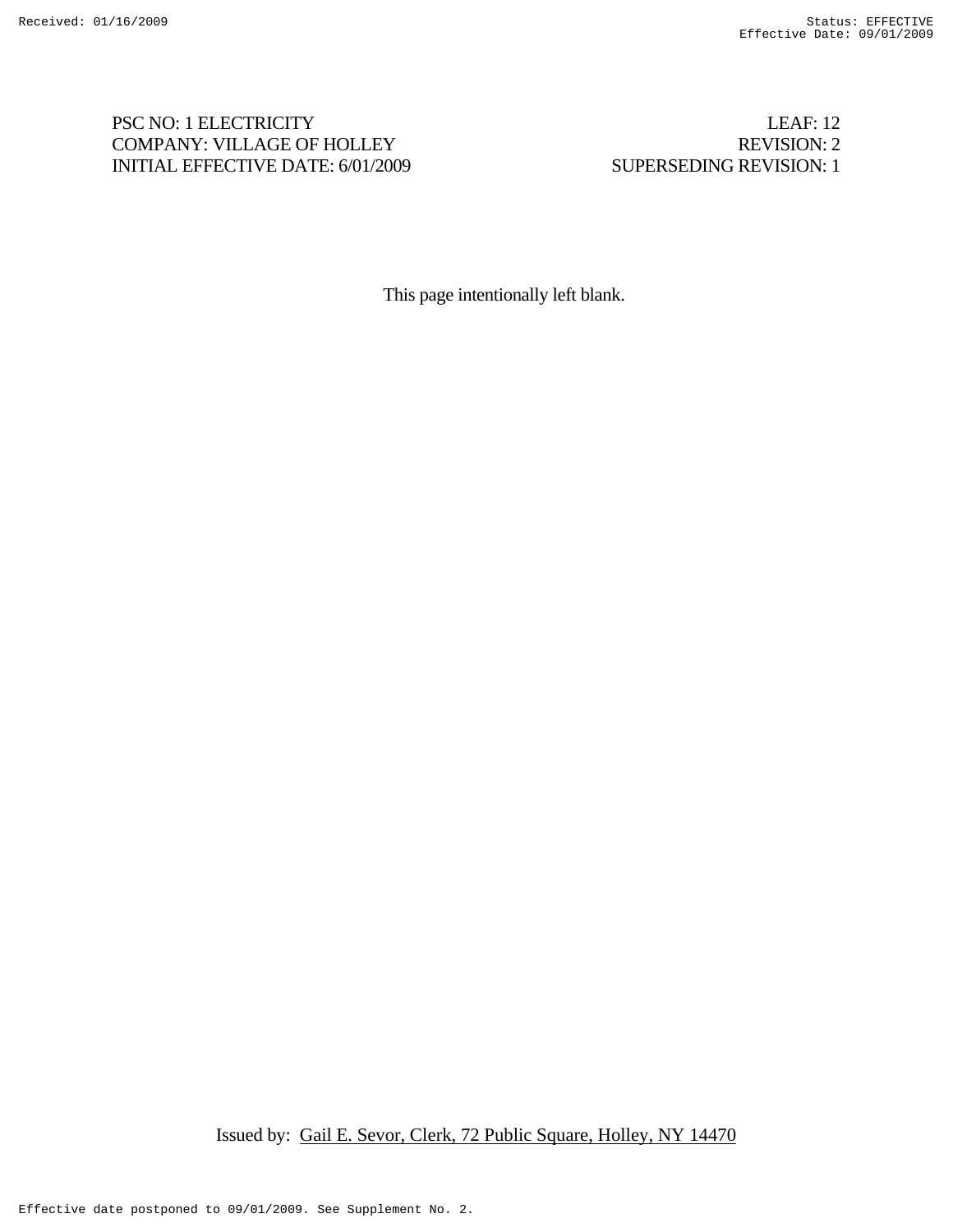# INITIAL EFFECTIVE DATE: 7/01/2013 SUPERSEDING REVISION: 2

## **CHARGES**

## A. RECONNECTION CHARGE:

When service has been discontinued, either by the Municipality as provided in Rule XIII of the NYMPA generic tariff or at the request of the customer and the same consumer applies for reconnection of service at the same premise within four (4) months, there shall be a reconnection charge payable before service will be reestablished, in the amounts as follows:

\$62.00 during the regular working hours of the Electric Department, Monday through Friday;

\$94.00 after the regular working hours of the Electric Department, Monday through Friday, and all day Saturday, Sunday and Holidays.

## B. INSUFFICIENT FUNDS CHECK CHARGE:

Any checks received in payment for electric service which are returned to the municipality for insufficient funds or are otherwise dishonored by the bank, shall bear a nonrecurring charge of \$20.00 for each check that has to be processed by the municipality. If two checks have been returned by the bank, the customer who issued the dishonored checks may be required by the municipality to render future payments by cash, money order, certified or cashiers check.

Post-dated checks shall be returned to the customer as invalid for the transaction. Only United States currency shall be accepted for payment of accounts due the municipality.

Only United States currency shall be accepted for payment of accounts due to the Municipality.

Issued by: Jane Murray, Clerk, 72 Public Square, Holley, NY 14470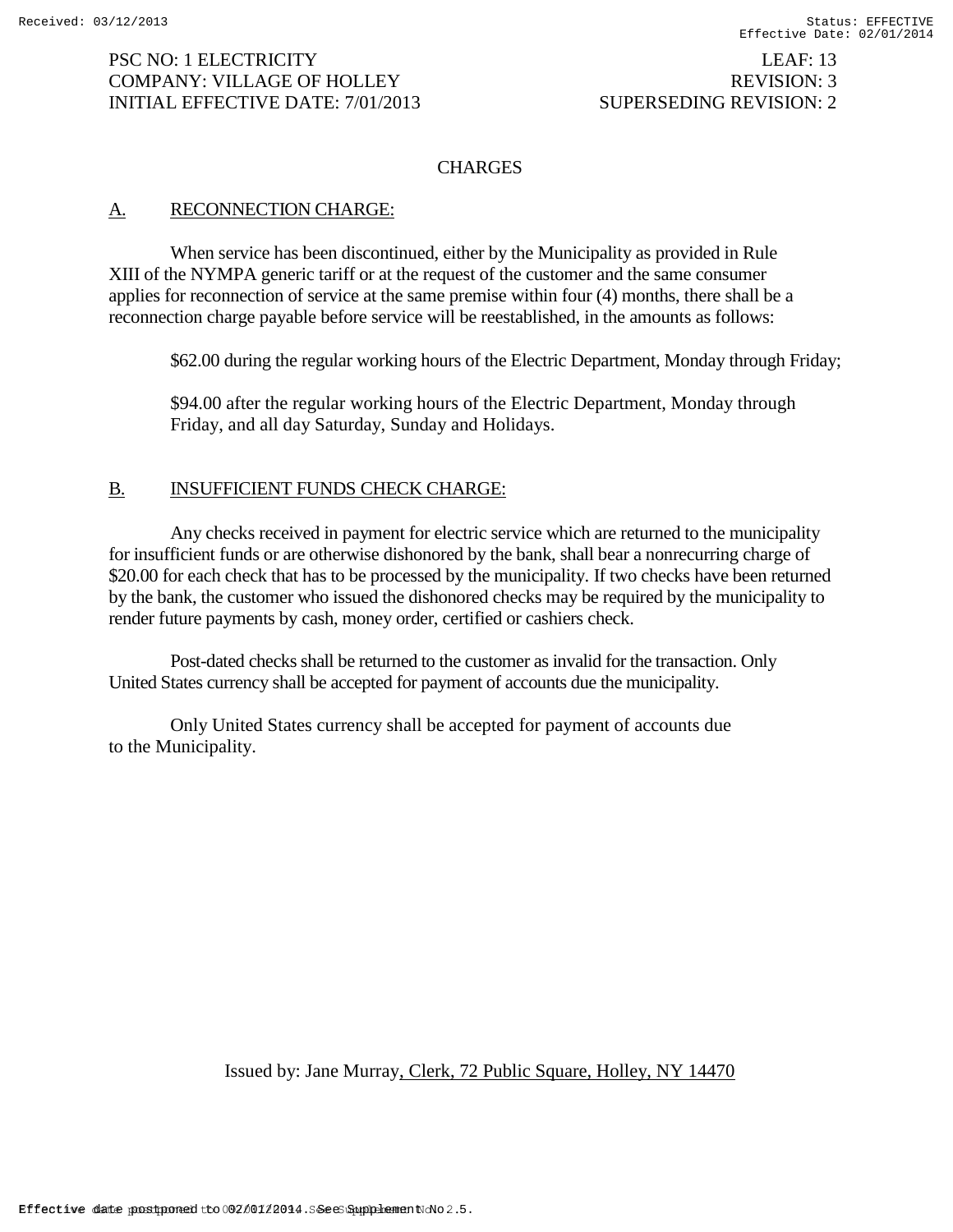#### PSC NO: 1 ELECTRICITY LEAF: 14 COMPANY: VILLAGE OF HOLLEY REVISION: 2 INITIAL EFFECTIVE DATE: 6/01/2009 SUPERSEDING REVISION: 1

#### SERVICE CLASSIFICATION NO. 3 APPLICATION FOR SERVICE FORM SL

 Date \_\_\_\_\_\_\_\_\_\_\_\_\_ 20\_\_ The undersigned (hereinafter called "Customer" hereby applies to Municipal Electric Department of the Incorporated Village of Holley, NY (hereinafter called "Electric Department") to supply the following outdoor lighting service upon premises located \_\_\_\_\_\_\_\_\_\_\_\_\_\_\_\_\_\_\_\_\_\_\_\_\_\_\_\_\_\_\_\_\_\_

| thereafter until canceled on thirty days prior written notice to Electric department; |                                                                                                      |                   |  |  |
|---------------------------------------------------------------------------------------|------------------------------------------------------------------------------------------------------|-------------------|--|--|
| <b>QUANTITY</b>                                                                       | <b>ITEM</b>                                                                                          | <b>CHARGE PER</b> |  |  |
|                                                                                       | <b>UNIT/PER MONTH</b>                                                                                |                   |  |  |
|                                                                                       | 70 watt high pressure sodium                                                                         |                   |  |  |
|                                                                                       | 100 watt high pressure sodium                                                                        |                   |  |  |
|                                                                                       | 150 watt high pressure sodium                                                                        |                   |  |  |
|                                                                                       | 175 watt mercury vapor                                                                               |                   |  |  |
|                                                                                       | 250 watt high pressure sodium                                                                        |                   |  |  |
|                                                                                       | 400 watt mercury vapor                                                                               |                   |  |  |
|                                                                                       | 1000 watt mercury vapor                                                                              |                   |  |  |
|                                                                                       | Food poles                                                                                           |                   |  |  |
|                                                                                       | Units of overhead circuits                                                                           |                   |  |  |
|                                                                                       | Special mounting brackets or other non-standard equipment:                                           |                   |  |  |
|                                                                                       |                                                                                                      |                   |  |  |
|                                                                                       |                                                                                                      |                   |  |  |
|                                                                                       |                                                                                                      |                   |  |  |
|                                                                                       |                                                                                                      |                   |  |  |
|                                                                                       | Customer agrees to observe and perform all rules and regulations of company and to pay the rates     |                   |  |  |
|                                                                                       | provided in Service Classification No. 3 as set forth above and as the same may be from time to time |                   |  |  |
| changed, amended and or supplemented.                                                 |                                                                                                      |                   |  |  |
|                                                                                       |                                                                                                      |                   |  |  |

ACCEPTED: MUNICIPAL ELECTRIC DEPARTMENT OF THE INCORPORATED VILLAGE OF HOLLEY, NY BY DATE

 $\overline{\phantom{a}}$  , and the contract of the contract of the contract of the contract of the contract of the contract of the contract of the contract of the contract of the contract of the contract of the contract of the contrac BY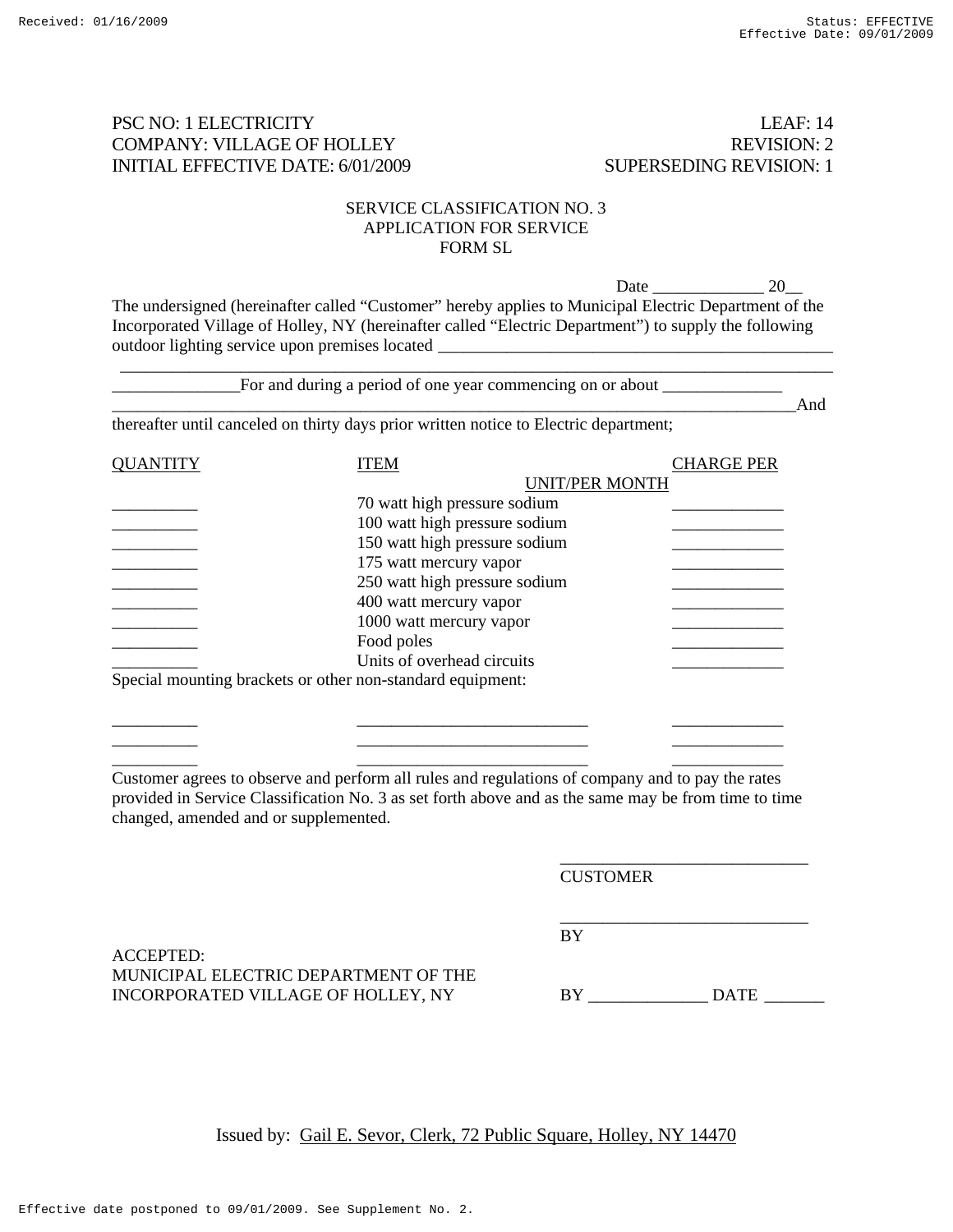## PSC NO: 1 ELECTRICITY CONGINAL LEAF: 15 COMPANY: VILLAGE OF HOLLEY REVISION:0 INITIAL EFFECTIVE DATE: 09/01/2009 SUPERSEDING REVISION: 0 Issued in compliance with order in Case No. 09-E-0053 dated August 21, 2009

## PURCHASED POWER ADJUSTMENT CHARGE

#### APPLICABILITY

All customers receiving service under any of the Village's Electric Department Service Classifications are subject to purchased power adjustment charges ("PPAC").

#### ADJUSTMENT CHARGE

The PPAC shall be the amount which shall be added to each kilowatt-hour of each rate schedule to reflect and recover all purchased power and transmission costs billed to the Village from all service providers.

#### CALCULATION OF THE PURCHASED POWER ADJUSTMENT CHARGE

The PPAC shall equal the total cost of all power and transmission costs billed to the Village in each month divided by the total kWh purchases in that month, less the base cost of purchased power measured at system input level adjusted by a loss factor (Factor of Adjustment). The resultant cost per kWh shall be rounded to the nearest \$0.000001 and applied as a charge or credit to all kilowatt-hours billed in the following month.

#### ANNUAL RECONCILIATION

At the end of each fiscal year the Village will perform a reconciliation to determine whether there was an under - or over-collection of purchased power expense during the preceding year. The calculation is as follows:

Total Purchased Power Cost - (kWh sold x Base Cost of Purchased Power x Factor of Adjustment).

The result will then be compared to the actual PPAC revenues recovered during this period to determine if a PPA Reconciliation Surcharge or Refund is applicable. The resultant Surcharge or Refund will be included as a line item in the following month(s) calculation(s) of PPAC in order to adjust revenues to more accurately reflect actual expenses. The number of months over which the Surcharge or Refund will be included will depend on the size of the Surcharge or Refund. If the Surcharge/Refund is under \$5,000 it will be included in one month. Surcharges/Refunds between \$5,000 and \$10,000 will be split between two months and any Surcharges/Refunds over \$10,000 will be charged/credited in \$5,000/month increments until complete in order to minimize the impact on rate payers.

#### BASE COST OF POWER

The base cost of power for computation of the PPAC shall be \$0.013164/kilowatt-hour as measured at the system input level. The base cost of power measured at the sales level shall be \$0.013993/kilowatt-hour.